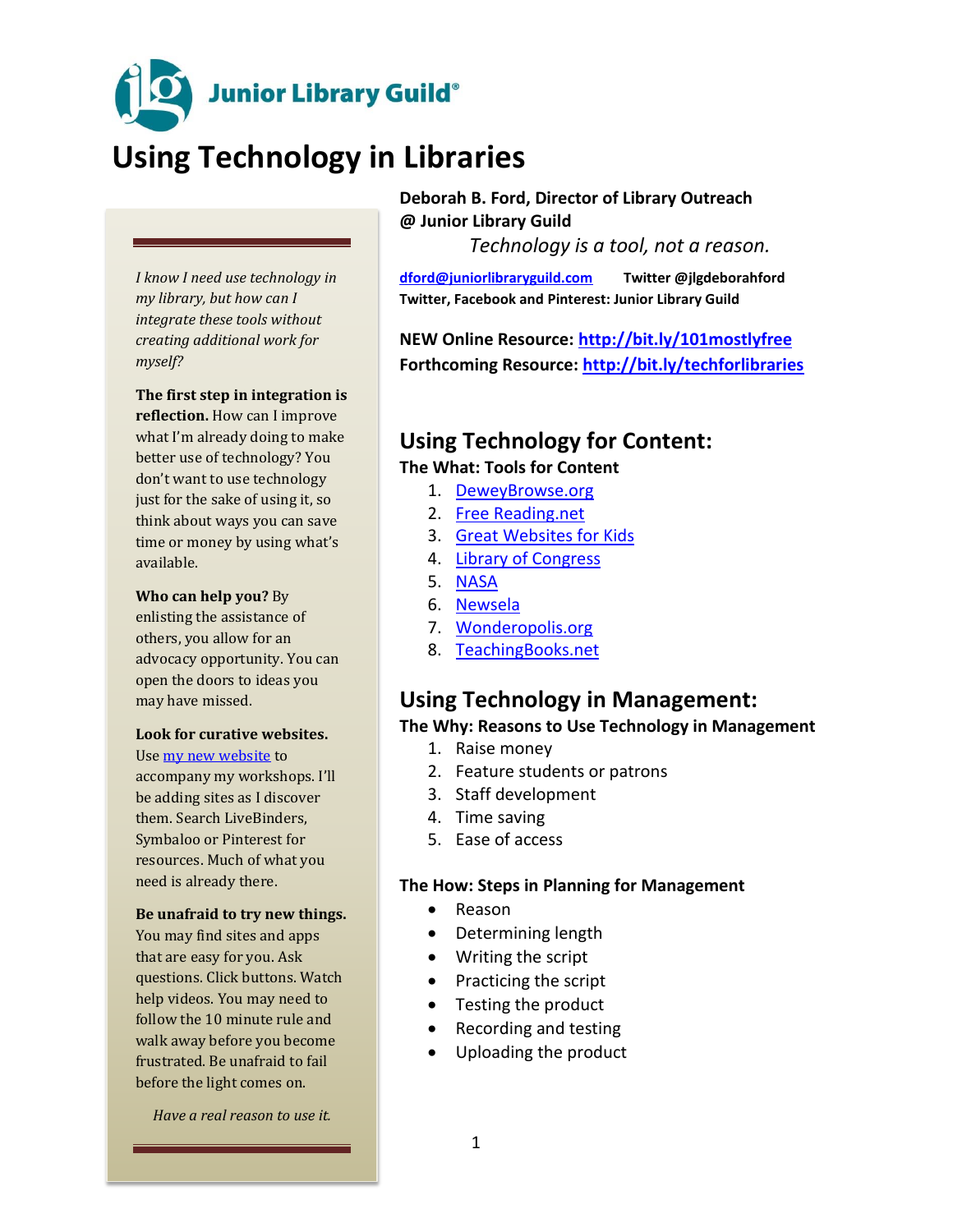### **The What: Tools for Management**

- 1. [Podcasting](file://///ohfile1/filestore/dford/My%20Documents/Professional%20Development/Web%20Resources/Podomatic)
- 2. [Screencasting](file://///ohfile1/filestore/dford/My%20Documents/Professional%20Development/Web%20Resources/Screencastomatic)
- 3. Surveys
- 4. QR Codes

### **Ideas for using:**

### **Screencast/Podcast Content**

- 1. Classroom news/broadcasts
- 2. Tour of school/library
- 3. Interviews
- 4. Book reviews
- 5. How to's
- 6. Oral history
- 7. Weather reports
- 8. Sporting events
- 9. Class presentations
- 10. Absentee support
- 11. Flipped classrooms
- 12. Biography interviews in subject areas
- 13. STEM reports
- 14. Foreign language interviews/reports
- 15. Tips for parents
- 16. Commercials- band classes, chorus, upcoming events
- 17. Prepare substitute teachers
- 18. Audio tours of the library
- 19. Book reviews
- 20. Translations
- 21. Instructions or orientation
- 22. Troubleshooting

# **Using Technology for Programming: The What: Tools for Programming**

- 1. Gaming
- 2. Literacy

### **Ideas for using:**

- 1. Storytime
- 2. Makerspaces
- 3. Book Clubs
- 4. Author visits
- 5. Literacy programs

# **Using Technology for Marketing:**

### **The What: Tools for Marketing**

| <b>Voki</b>        | Pinterest          |
|--------------------|--------------------|
| Canva              | Powtoon            |
| QR codes           | <b>SMore</b>       |
| Facebook           | Twitter            |
| Instagram          | <b>Word Clouds</b> |
| <b>Photo Story</b> | You Tube           |
|                    |                    |